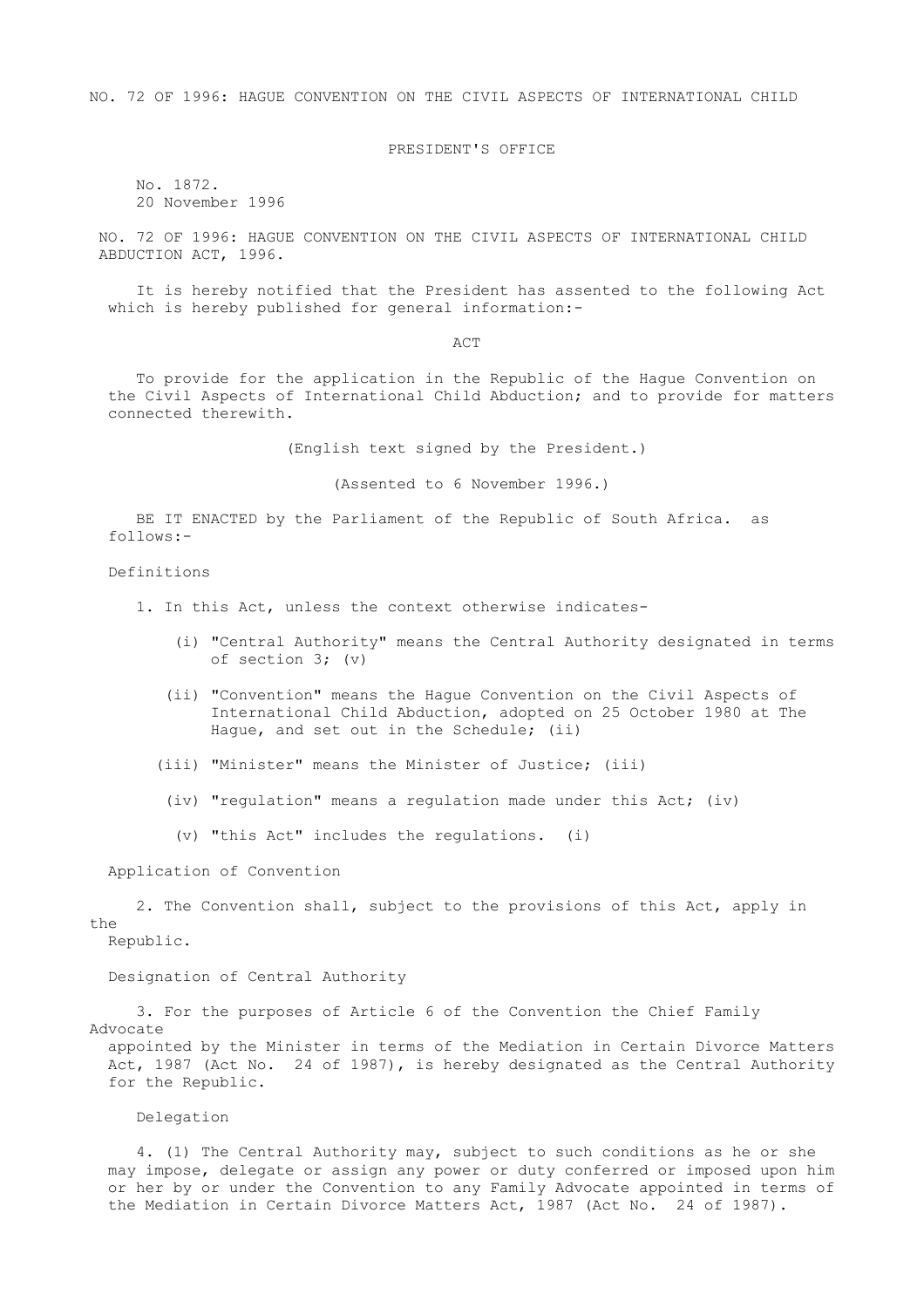(2) The delegation, assignment and conditions imposed shall be in writing. Regulations

5. (1) The Minister may make regulations-

- (a) to give effect to any provision of the Convention; and
- (b) prescribing fees, and providing for the recovery of any expenditure incurred, in connection with the application of the Convention.

(2) A regulation made under subsection (1) may prescribe a penalty of a

fine

 or of imprisonment for a period not exceeding 12 months for any contravention thereof or failure to comply therewith.

 (3) Any regulation made under subsection (1) shall be laid upon the Table in

 Parliament within 14 days after the publication thereof in the Gazette if Parliament is then in ordinary session, or, if Parliament is not in ordinary session, within 14 days after the commencement of the next ensuing ordinary session.

 (4) Any regulation referred to in subsection (3) or any provision thereof may, by resolution passed by both Houses of Parliament during the session in which such regulation has been laid upon the Table, be rejected, and if the said regulation or provision is so rejected the provisions of section 12(2) of the Interpretation Act, 1957 (Act No. 33 of 1957), shall apply as if such resolution were a law repealing the regulation or provision in question.

Short title and commencement

 6.This Act shall be called the Hague Convention on the Civil Aspects of International Child Abduction Act, 1996, and shall come into operation on a date fixed by the President by proclamation in the Gazette.

#### SCHEDULE

CONVENTION ON THE CIVIL ASPECTS OF INTERNATIONAL CHILD ABDUCTION

The States signatory to the present Convention-

 Firmly convinced that the interests of children are of paramount importance in matters relating to their custody.

 Desiring to protect children internationally from the harmful effects of their wrongful removal or retention and to establish procedures to ensure their

 prompt return to the State of their habitual residence, as well as to secure protection for rights of access.

 Have resolved to conclude a Convention to this effect, and have agreed upon the following provisions-

## CHAPTER I

## SCOPE OF THE CONVENTION

#### Article 1

The objects of the present Convention are-

a to secure the prompt return of children wrongfully removed to or retained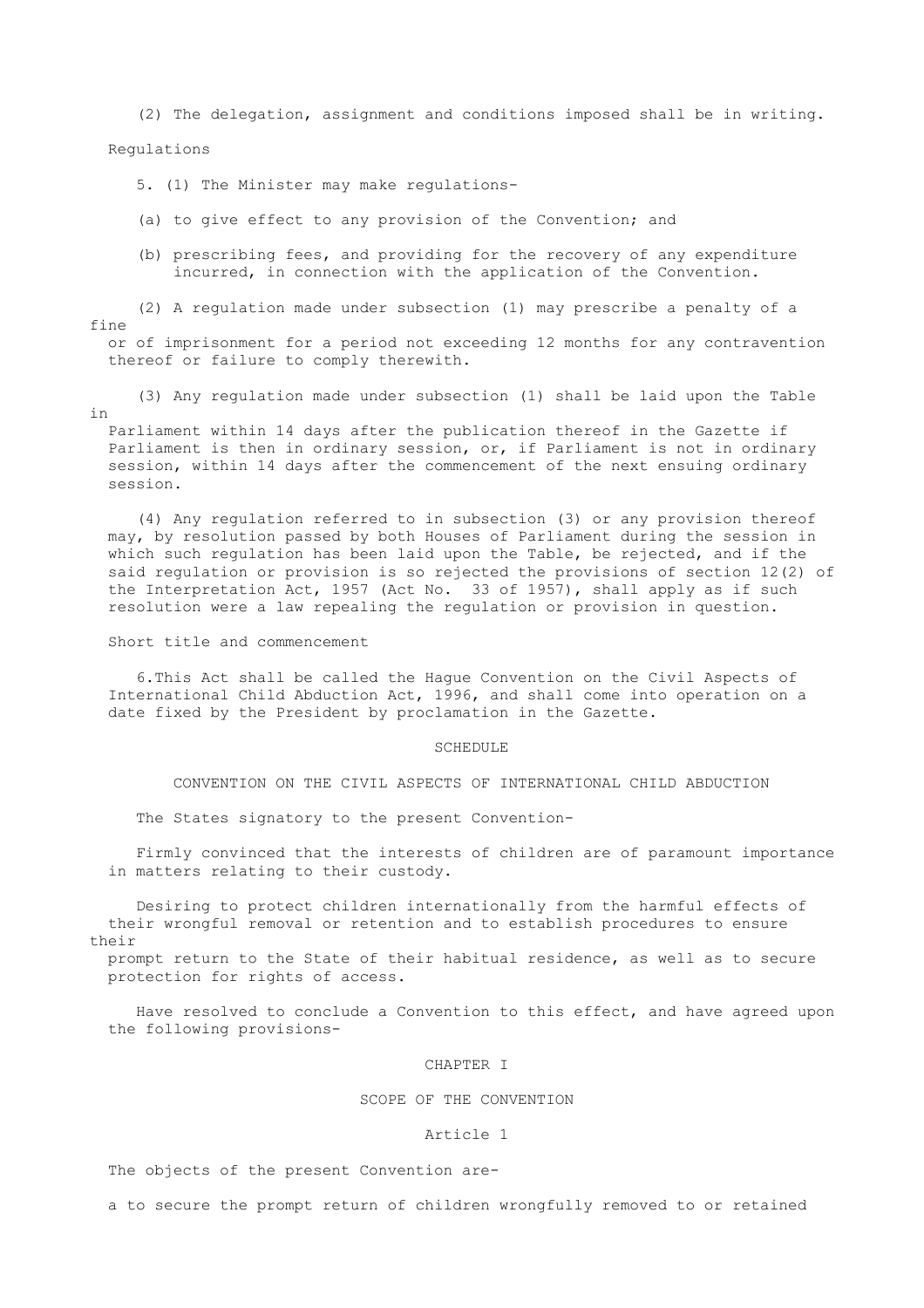in any Contracting State; and

 b to ensure that rights of custody and of access under the law of one Contracting State are effectively respected in the other Contracting States.

#### Article 2

 Contracting States shall take all appropriate measures to secure within their territories the implementation of the objects of the Convention. For this purpose they shall use the most expeditious procedures available.

## Article 3

The removal or the retention of a child is to be considered wrongful where-

- a it is in breach of rights of custody attributed to a person, an institution or any other body, either jointly or alone, under the law of the State in which the child was habitually resident immediately before the removal or retention; and
- b at the time of removal or retention those rights were actually exercised, either jointly or alone, or would have been so exercised but for the removal or retention.

The rights of custody mentioned in subparagraph a above, may arise in particular by operation of law or by reason of a judicial or administrative decision, or by reason of an agreement having legal effect under the law of that State.

## Article 4

 The Convention shall apply to any child who was habitually resident in a Contracting State immediately before any breach of custody or access rights. The Convention shall cease to apply when the child attains the age of 16 years.

### Article 5

For the purposes of this Convention-

 a rights of custody" shall include rights relating to the care of the person of

- the child and, in particular, the right to determine the child's place of residence
- b "rights of access" shall include the right to take a child for a limited period of time to a place other than the child's habitual residence.

#### CHAPTER II

## CENTRAL AUTHORITIES

### Article 6

 A Contracting State shall designate a Central Authority to discharge the duties which are imposed by the Convention upon such authorities.

 Federal States, States with more than one system of law or States having autonomous territorial organizations shall be free to appoint more than one Central Authority and to specify the territorial extent of their powers. Where

 a State has appointed more than one Central Authority, it shall designate the Central Authority to which applications may be addressed for transmission to the appropriate Central Authority within that State.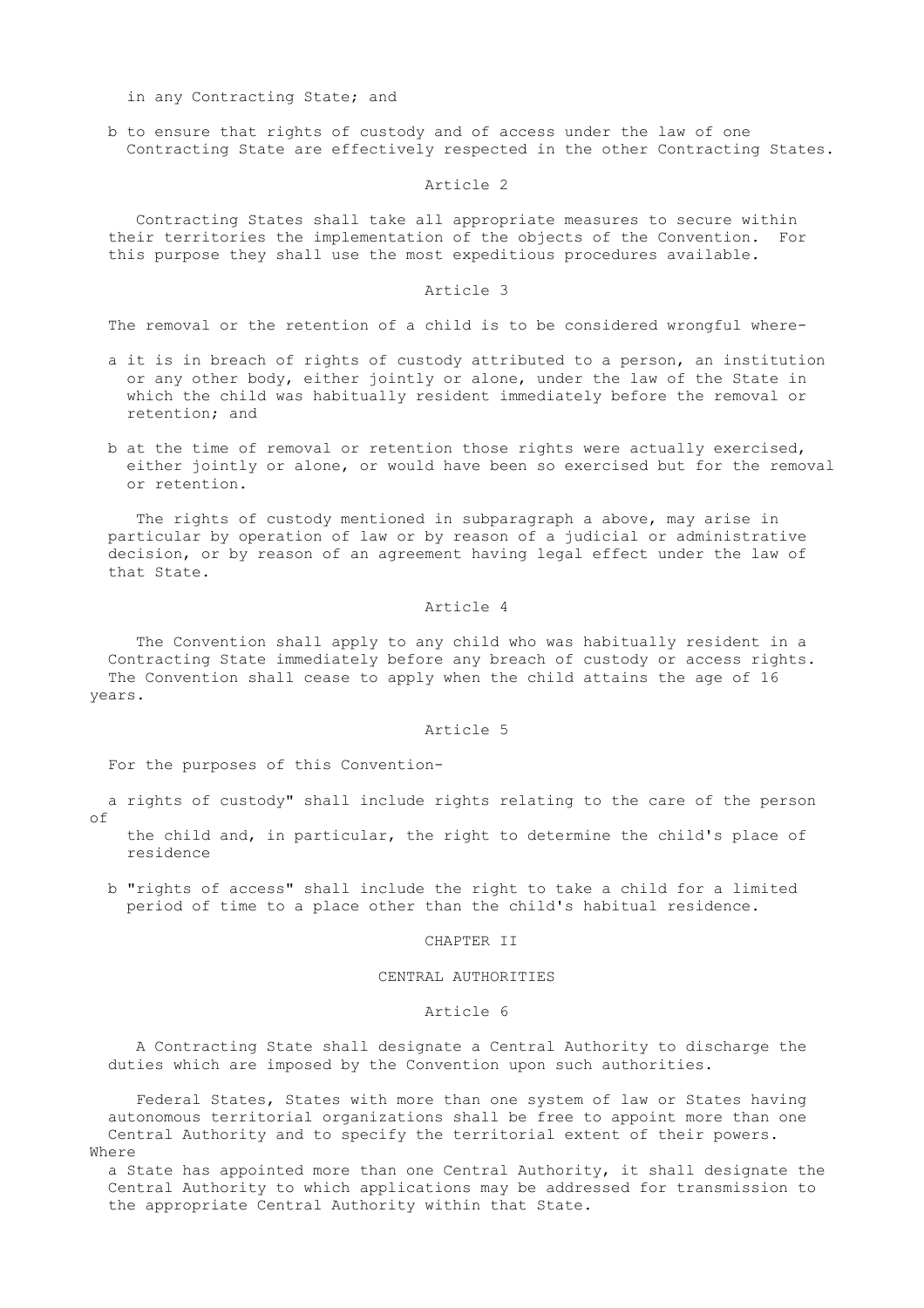# Article 7

 Central Authorities shall co-operate with each other and promote co-operation amongst the competent authorities in their respective States to secure the prompt return of children and to achieve the other objects of this Convention.

 In particular, either directly or through any intermediary, they shall take all appropriate measures-

- a to discover the whereabouts of a child who has been wrongfully removed or retained;
- b to prevent further harm to the child or prejudice to interested parties by taking or causing to be taken provisional measures;
- c to secure the voluntary return of the child or to bring about an amicable resolution of the issues;
- d to exchange, where desirable, information relating to the social background of the child;
- e to provide information of a general character as to the law of their State in

connection with the application of the Convention;

 f to initiate or facilitate the institution of judicial or administrative proceedings with a view to obtaining the return of the child and, in a proper

 case, to make arrangements for organizing or securing the effective exercise of rights of access;

 g where the circumstances so require, to provide or facilitate the provision of legal aid and advice, including the participation of legal counsel and

advisers;

- h to provide such administrative arrangements as may be necessary and appropriate to secure the safe return of the child;
- i to keep each other informed with respect to the operation of this Convention and, as far as possible, to eliminate any obstacles to its application.

CHAPTER III

## RETURN OF CHILDREN

### Article 8

 Any person, institution or other body claiming that a child has been removed

 or retained in breach of custody rights may apply either to the Central Authority of the child's habitual residence or to the Central Authority of any other Contracting State for assistance in securing the return of the child.

The application shall contain-

 a information concerning the identity of the applicant, of the child and of the

person alleged to have removed or retained the child;

b where available, the date of birth of the child;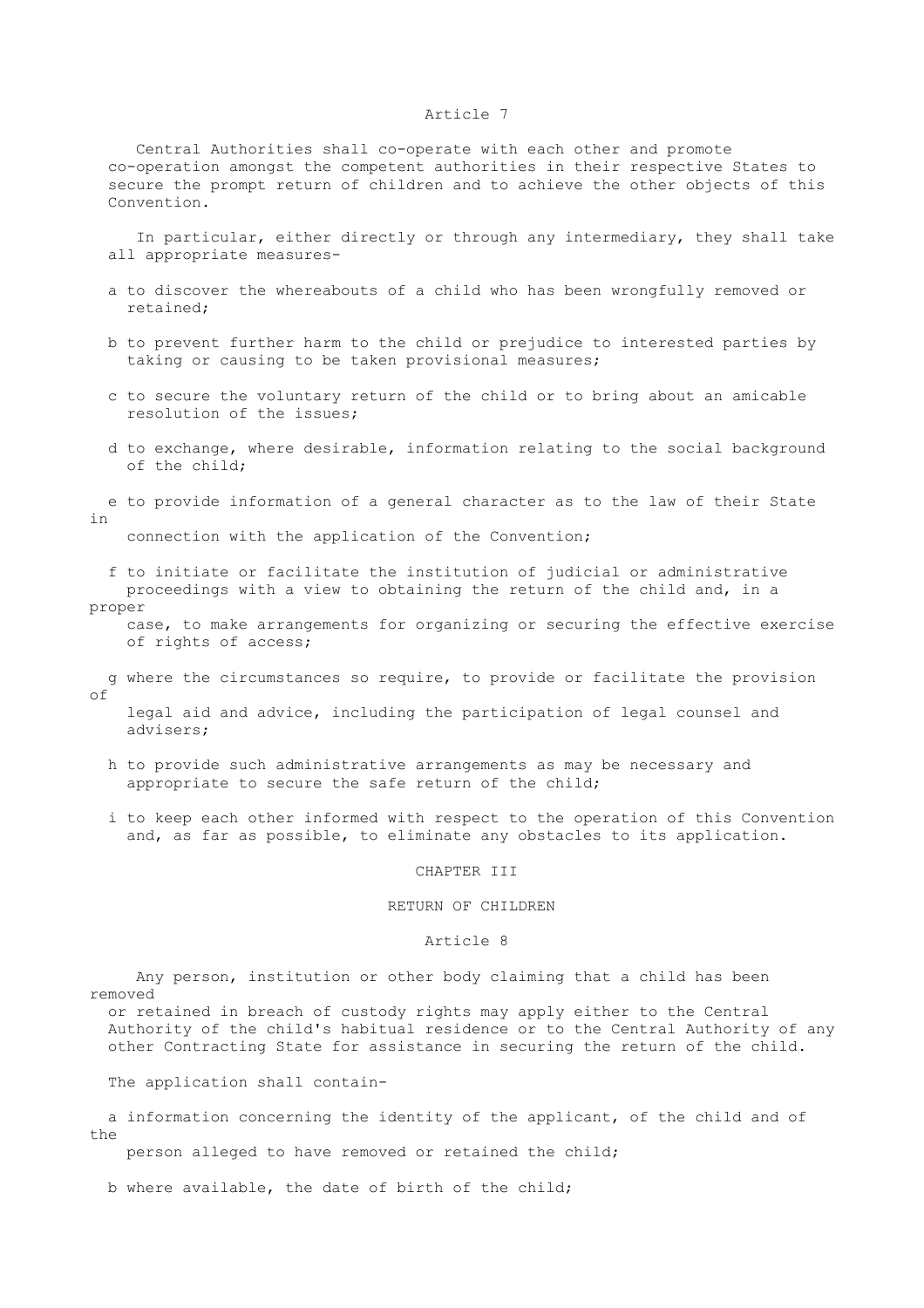c the grounds on which the applicant's claim for return of the child is based:

 d all available information relating to the whereabouts of the child and the identity of the person with whom the child is presumed to be.

The application may be accompanied or supplemented by-

- e an authenticated copy of any relevant decision or agreement;
- f a certificate or an affidavit emanating from a Central Authority, or other competent authority of the State of the child's habitual residence, or from

a

qualified person, concerning the relevant law of that State;

g any other relevant documents.

### Article 9

 If the Central Authority which receives an application referred to in Article 8 has reason to believe that the child is in another Contracting State,

 it shall directly and without delay transmit the application to the Central Authority of that Contracting State and inform the requesting Central Authority

or the applicant, as the case may be.

#### Article 10

 The Central Authority of the State where the child is shall take or cause to

 be taken all appropriate measures in order to obtain the voluntary return of the child.

## Article 11

 The judicial or administrative authorities of Contracting States shall act expeditiously in proceedings for the return of children.

 If the judicial or administrative authority concerned has not reached a decision within six weeks from the date of commencement of the proceedings,  $th$  $\alpha$ 

 applicant or the Central Authority of the requested State, on its own initiative or if asked by the Central Authority of the requesting State, shall have the right to request a statement of the reasons for the delay. If a reply

 is received by the Central Authority of the requested State, that Authority shall transmit the reply to the Central Authority of the requesting State, or to the applicant, as the case may be.

#### Article 12

 Where a child has been wrongfully removed or retained in terms of Article 3 and, at the date of the commencement of the proceedings before the judicial or administrative authority of the Contracting State where the child is, a period of less than one year has elapsed from the date of the wrongful removal or retention, the authority concerned shall order the return of the child forthwith.

 The judicial or administrative authority, even where the proceedings have been commenced after the expiration of the period of one year referred to in the preceding paragraph, shall also order the return of the child, unless it

is

demonstrated that the child is now settled in its new environment.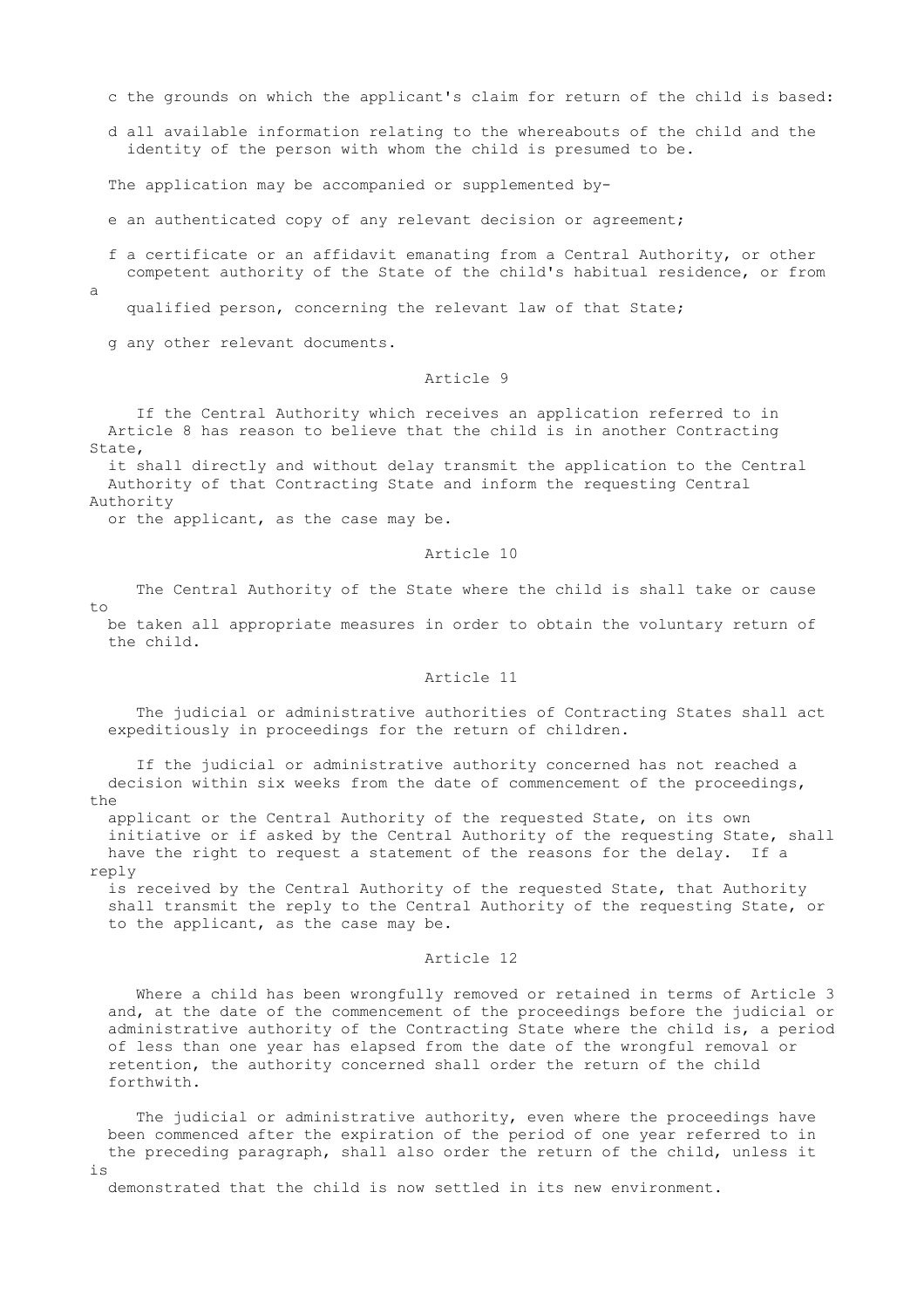Where the judicial or administrative authority in the requested State has reason to believe that the child has been taken to another State, it may stay the proceedings or dismiss the application for the return of the child.

### Article 13

 Notwithstanding the provisions of the preceding Article, the judicial or administrative authority of the requested State is not bound to order the return of the child if the person, institution or other body which opposes its return establishes that-

 a the person, institution or other body having the care of the person of the child was not actually exercising the custody rights at the time of removal or retention, or had consented to or subsequently acquiesced in the removal or retention; or

 b there is a grave risk that his or her return would expose the child to physical or psychological harm or otherwise place the child in an intolerable

situation.

 The judicial or administrative authority may also refuse to order the return

 of the child if it finds that the child objects to being returned and has attained an age and degree of maturity at which it is appropriate to take account of its views.

 In considering the circumstances referred to in this Article, the judicial and administrative authorities shall take into account the information relating

 to the social background of the child provided by the Central Authority or other competent authority of the child's habitual residence.

## Article 14

 In ascertaining whether there has been a wrongful removal or retention within the meaning of Article 3, the judicial or administrative authorities of the requested State may take notice directly of the law of, and of judicial or administrative decisions, formally recognized or not in the State of the habitual residence of the child, without recourse to the specific procedures for the proof of that law or for the recognition of foreign decisions which would otherwise be applicable.

#### Article 15

The judicial or administrative authorities of a Contracting State may, prior

 to the making of an order for the return of the child, request that the applicant obtain from the authorities of the State of the habitual residence of

 the child a decision or other determination that the removal or retention was wrongful within the meaning of Article 3 of the Convention, where such a decision or determination may be obtained in that State. The Central Authorities of the Contracting States shall so far as practicable assist applicants to obtain such a decision or determination.

### Article 16

 After receiving notice of a wrongful removal or retention of a child in the sense of Article 3, the judicial or administrative authorities of the Contracting State to which the child has been removed or in which it has been retained shall not decide on the merits of rights of custody until it has been determined that the child is not to be returned under this Convention or unless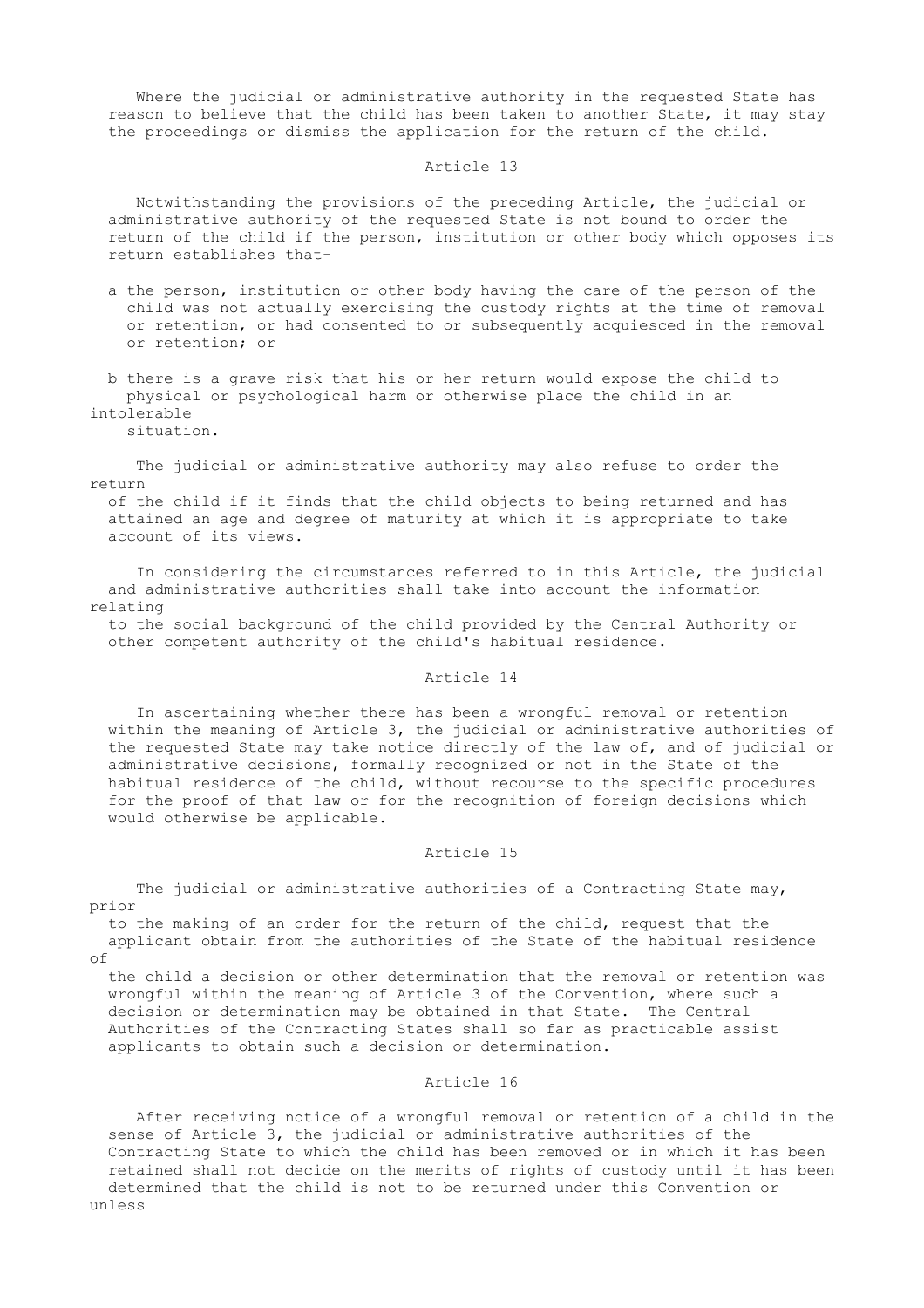an application under this Convention is not lodged within a reasonable time following receipt of the notice.

## Article 17

 The sole fact that a decision relating to custody has been given in or is entitled to recognition in the requested State shall not be a ground for refusing to return a child under this Convention, but the judicial or administrative authorities of the requested State may take account of the reasons for that decision in applying this Convention.

# Article 18

 The provisions of this Chapter do not limit the power of a judicial or administrative authority to order the return of the child at any time.

#### Article 19

 A decision under this Convention concerning the return of the child shall not be taken to be a determination on the merits of any custody issue.

## Article 20

 The return of the child under the provisions of Article 12 may be refused if

 this would not be permitted by the fundamental principles of the requested State relating to the protection of human rights and fundamental freedoms.

CHAPTER IV

## RIGHTS OF ACCESS

### Article 21

 An application to make arrangements for organizing or securing the effective

 exercise of rights of access may be presented to the Central Authorities of the

 Contracting States in the same way as an application for the return of a child.

 The Central Authorities are bound by the obligations of co-operation which are set forth in Article 7 to promote the peaceful enjoyment of access rights and the fulfilment of any conditions to which the exercise of those rights may be subject. The Central Authorities shall take steps to remove, as far as possible, all obstacles to the exercise of such rights. The Central Authorities, either directly or through intermediaries, may initiate or assist in the institution of proceedings with a view to organizing or protecting these

 rights and securing respect for the conditions to which the exercise of these rights may be subject.

### CHAPTER V

## GENERAL PROVISIONS

#### Article 22

 No security, bond or deposit, however described, shall be required to guarantee the payment of costs and expenses in the judicial or administrative proceedings falling within the scope of this Convention.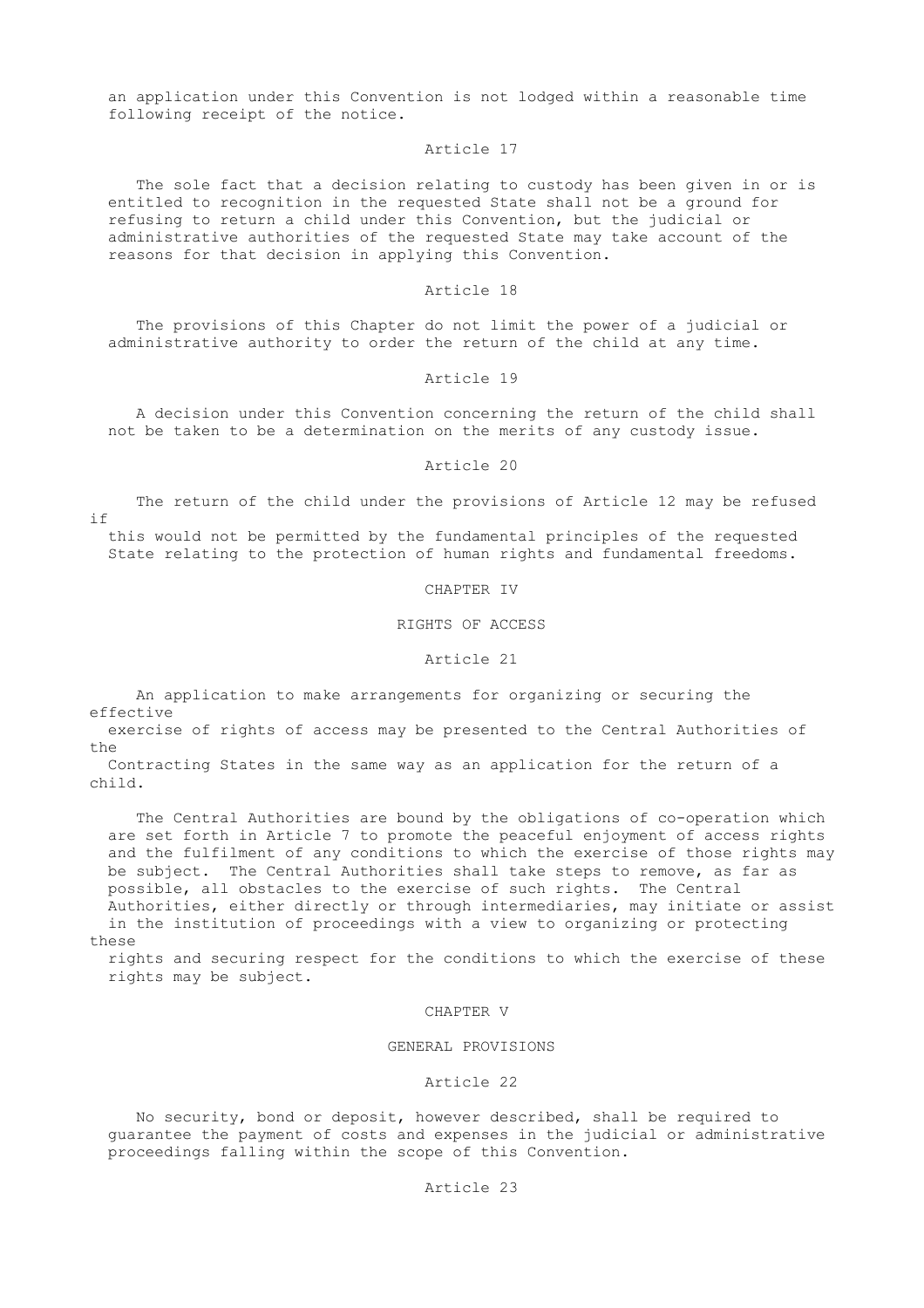No legalization or similar formality may be required in the context of this Convention.

## Article 24

 Any application, communication or other document sent to the Central Authority of the requested State shall be in the original language, and shall be accompanied by a translation into the official language or one of the official languages of the requested State or, where that is not feasible, a translation into French or English.

 However, a Contracting State may, by making a reservation in accordance  $w + h$ 

 Article 42, object to the use of either French or English, but not both, in any

application, communication or other document sent to its Central Authority.

#### Article 25

 Nationals of the Contracting States and persons who are habitually resident within those States shall be entitled in matters concerned with the application

 of this Convention to legal aid and advice in any other Contracting State on the same conditions as if they themselves were nationals of and habitually resident in that State.

## Article 26

 Each Central Authority shall bear its own costs in applying this Convention.

 Central Authorities and other public services of Contracting States shall not impose any charges in relation to applications submitted under this Convention. In particular, they may not require any payment from the applicant

 towards the costs and expenses of the proceedings or, where applicable, those arising from the participation of legal counsel or advisers. However, they may

 require the payment of the expenses incurred or to be incurred in implementing the return of the child.

 However, a Contracting State may, by making a reservation in accordance with

 Article 42, declare that it shall not be bound to assume any costs referred to in the preceding paragraph resulting from the participation of legal counsel or

 advisers or from court proceedings, except insofar as those costs may be covered by its system of legal aid and advice.

 Upon ordering the return of a child or issuing an order concerning rights of

 access under this Convention, the judicial or administrative authorities may, where appropriate, direct the person who removed or retained the child, or who prevented the exercise of rights of access, to pay necessary expenses incurred by or on behalf of the applicant, including travel expenses, any costs incurred

 or payments made for locating the child, the costs of legal representation of the applicant, and those of returning the child.

### Article 27

 When it is manifest that the requirements of this Convention are not fulfilled or that the application is otherwise not well founded, a Central Authority is not bound to accept the application. In that case the Central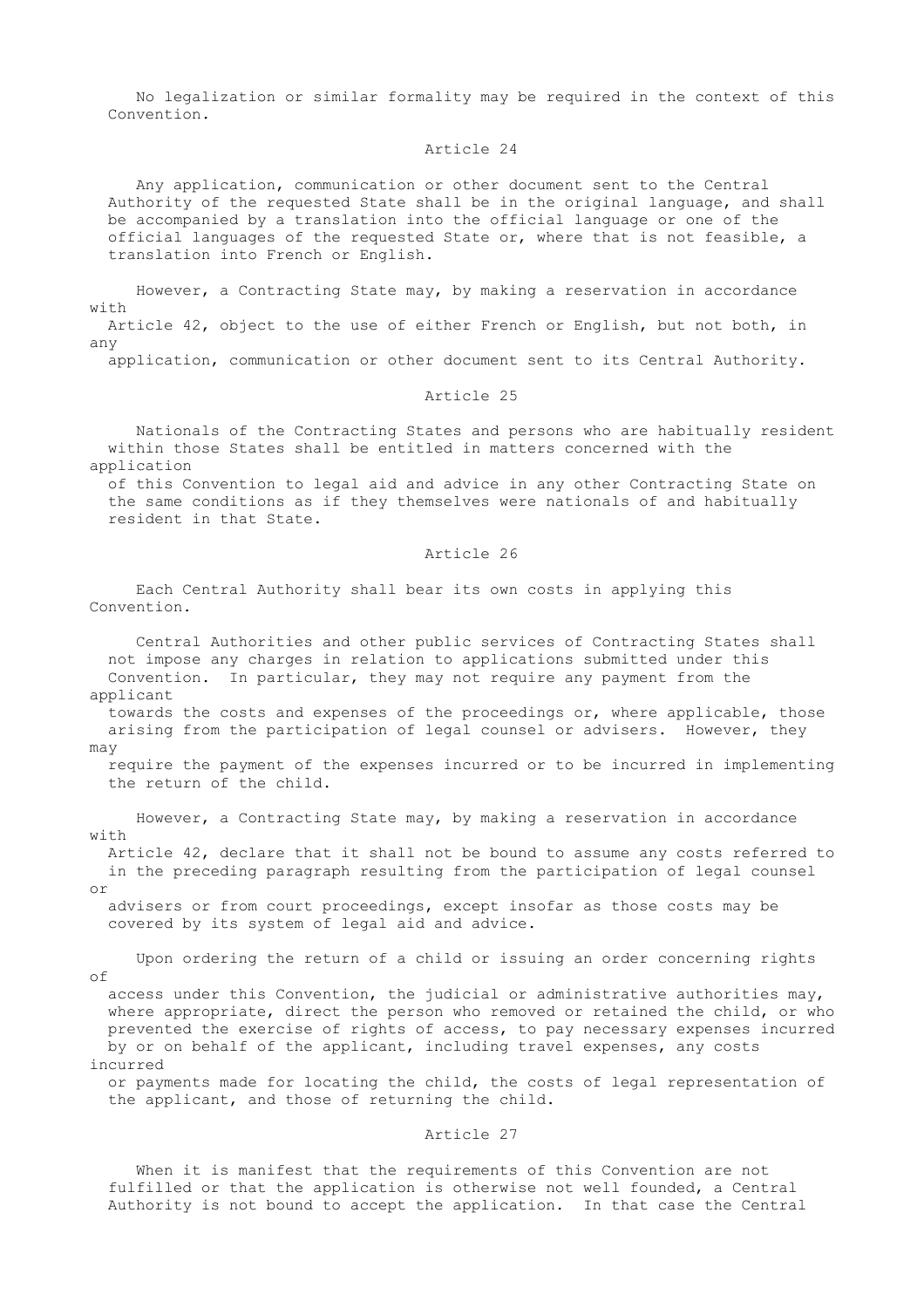Authority shall forthwith inform the applicant or the Central Authority through

which the application was submitted, as the case may be, of its reasons.

### Article 28

 A Central Authority may require that the application be accompanied by a written authorization empowering it to act on behalf of the applicant, or to designate a representative so to act.

### Article 29

 This Convention shall not preclude any person, institution or body who claims that there has been a breach of custody or access rights within the meaning of Article 3 or 21 from applying directly to the judicial or administrative authorities of a Contracting State, whether or not under the provisions of this Convention.

#### Article 30

 Any application submitted to the Central Authorities or directly to the judicial or administrative authorities of a Contracting State in accordance with the terms of this Convention, together with documents and any other information appended thereto or provided by a Central Authority, shall be admissible in the courts or administrative authorities of the Contracting States.

## Article 31

 In relation to a State which in matters of custody of children has two or more systems of law applicable in different territorial units-

 a any reference to habitual residence in that State shall be construed as referring to habitual residence in a territorial unit of that State;

 b any reference to the law of the State of habitual residence shall be construed as referring to the law of the territorial unit in that State where

the child habitually resides.

#### Article 32

 In relation to a State which in matters of custody of children has two or more systems of law applicable to different categories of persons, any reference to the law of that State shall be construed as referring to the legal

system specified by the law of that State.

#### Article 33

 A State within which different territorial units have their own rules of law

 in respect of custody of children shall not be bound to apply this Convention where a State with a unified system of law would not be bound to do so.

# Article 34

 This Convention shall take priority in matters within its scope over the Convention of 5 October 1961 concerning the powers of authorities and the law applicable in respect of the protection of minors, as between Parties to both Conventions. Otherwise the present Convention shall not restrict the application of an international instrument in force between the State of origin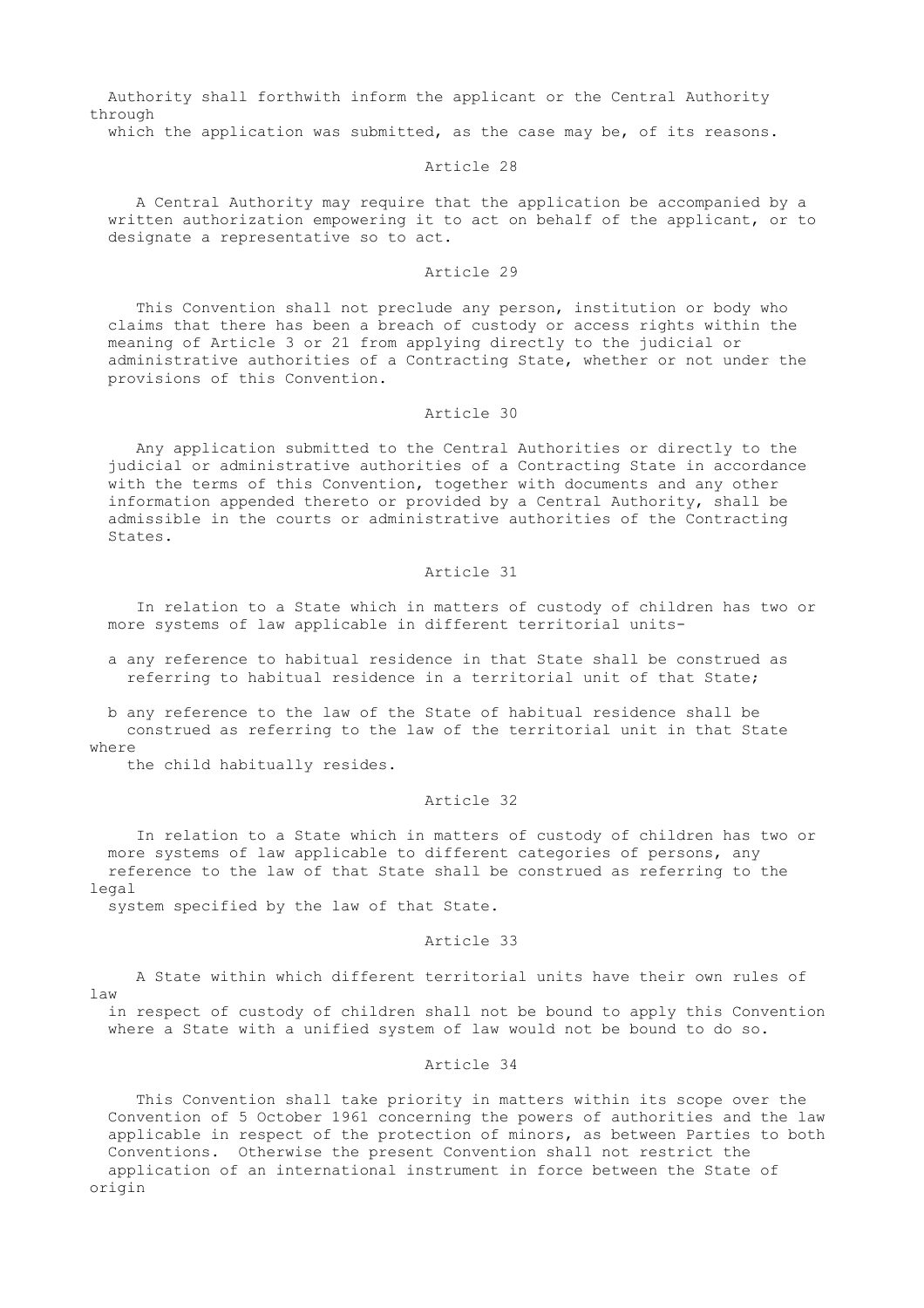and the State addressed or other law of the State addressed for the purposes of

 obtaining the return of a child who has been wrongfully removed or retained or of organizing access rights.

### Article 35

 This Convention shall apply as between Contracting States only to wrongful removals or retentions occurring after its entry into force in those States.

 Where a declaration has been made under Article 39 or 40, the reference in the preceding paragraph to a Contracting State shall be taken to refer to the territorial unit or units in relation to which this Convention applies.

#### Article 36

 Nothing in this Convention shall prevent two or more Contracting States, in order to limit the restrictions to which the return of the child may be subject, from agreeing among themselves to derogate from any provisions of this

Convention which may imply such a restriction.

#### CHAPTER VI

## FINAL CLAUSES

## Article 37

 The Convention shall be open for signature by the States which were Members of the Hague Conference on Private International Law at the time of its Fourteenth Session. It shall be ratified, accepted or approved and the instruments of ratification, acceptance or approval shall be deposited with the

Ministry of Foreign Affairs of the Kingdom of the Netherlands.

#### Article 38

Any other State may accede to the Convention.

 The instrument of accession shall be deposited with the Ministry of Foreign Affairs of the Kingdom of the Netherlands.

 The Convention shall enter into force for a State acceding to it on the first day of the third calendar month after the deposit of its instrument of accession.

 The accession will have effect only as regard the relations between the acceding State and such Contracting States as will have declared their acceptance of the accession.

 Such a declaration will also have to be made by any Member State ratifying, accepting or approving the Convention after an accession. Such declaration shall be deposited at the Ministry of Foreign Affairs of the Kingdom of the Netherlands: the Ministry shall forward through diplomatic channels, a certified copy to each of the Contracting States.

 The Convention will enter into force as between the acceding State and the State that has declared its acceptance of the accession on the first day of the

third calendar month after the deposit of the declaration of acceptance.

#### Article 39

Any State may, at the time of signature, ratification, acceptance, approval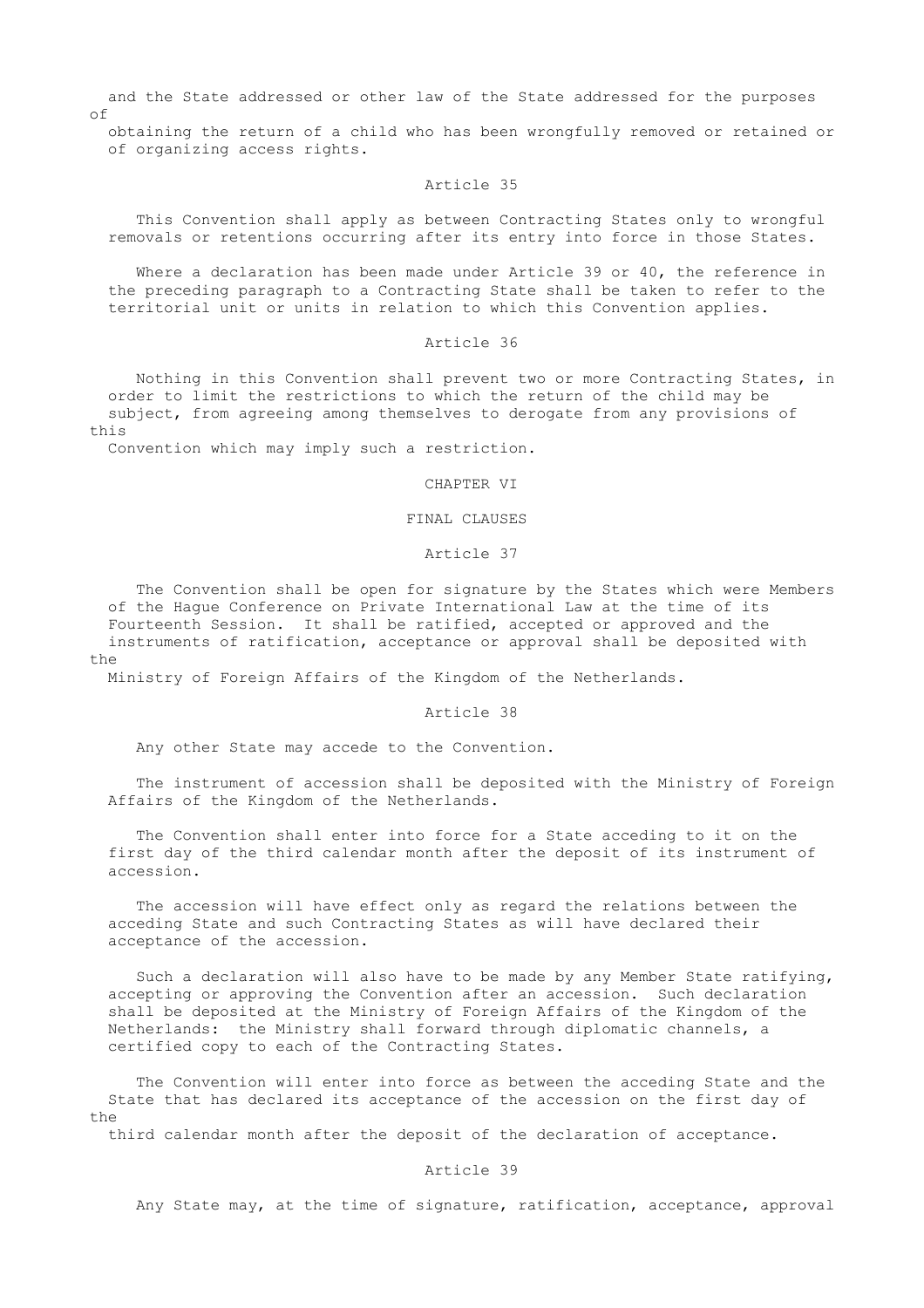or accession, declare that the Convention shall extend to all the territories for the international relations of which it is responsible, or to one or more of them. Such a declaration shall take effect at the time the Convention enters into force for that State.

 Such declaration, as well as any subsequent extension, shall be notified to the Ministry of Foreign Affairs of the Kingdom of the Netherlands.

# Article 40

 If a Contracting State has two or more territorial units in which different systems of law are applicable in relation to matters dealt with in this Convention, it may at the time of signature, ratification, acceptance, approval

 or accession declare that this Convention shall extend to all its territorial units or only to one or more of them and may modify this declaration by submitting another declaration at any time.

 Any such declaration shall be notified to the Ministry of Foreign Affairs of

 the Kingdom of the Netherlands and shall state expressly the territorial units to which the Convention applies.

# Article 41

Where a Contracting State has a system of government under which executive, judicial and legislative powers are distributed between central and other authorities within that State, its signature or ratification, acceptance or approval of or accession to this Convention, or its making of any declaration in terms of Article 40 shall carry no implication as to the internal distribution of powers within that State.

### Article 42

 Any State may, not later than the time of ratification, acceptance, approval

 or accession, or at the time of making a declaration in terms of Article 39 or 40 make one or both of the reservations provided for in Article 24 and Article 26, third paragraph. No other reservation shall be permitted.

 Any State may at any time withdraw a reservation it has made. The withdrawal shall be notified to the Ministry of Foreign Affairs of the Kingdom of the Netherlands. The reservation shall cease to have effect on the first day of the third calendar month after the notification referred to in the preceding paragraph.

#### Article 43

 The Convention shall enter into force on the first day of the third calendar

 month after the deposit of the third instruments of ratification, acceptance, approval or accession referred to in Articles 37 and 38.

Thereafter the Convention shall enter into force-

- 1 for each State ratifying, accepting, approving or acceding to it subsequently, on the first day of the third calendar month after the deposit of its instrument of ratification, acceptance, approval or accession;
- 2 for any territory or territorial unit to which the Convention has been extended in conformity with Article 39 or 40, on the first day of the third calendar month after the notification referred to in that Article.